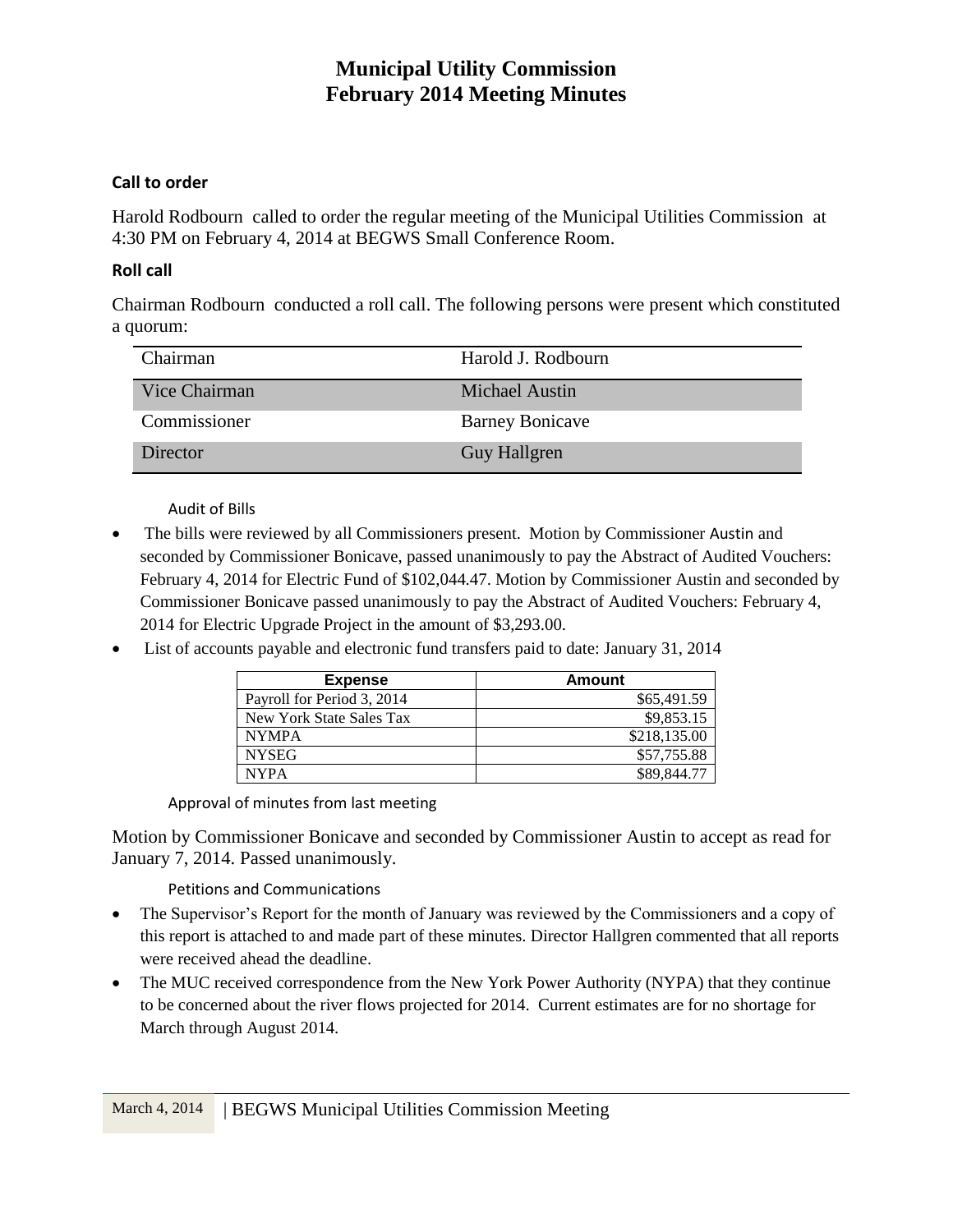- Director Hallgren submitted request to send five Underground and Line Maintenance personnel to the Southern Tier Water Works Conference on February19, 2014. Motion by Commissioner Bonicave and seconded by Commissioner Austin. Passed unanimously.
- Director Hallgren submitted request to ratify Union Memorandum of Agreement. Motion by Commissioner Bonicave and seconded by Commissioner Austin. Passed unanimously.
- A BEGWS Vehicle Work Equipment Replacement Schedule was submitted for review by Director Hallgren. The purpose of this document is to track, monitor and control vehicle replacements to balance vehicle spending on a year by year basis and improve cost control.

#### **Accounting Department**

- A budget variance report, operating spending report, and BEGWS contract expenditures report were submitted by Director Hallgren for review. These new reports will be used to identify risks in both spending and income as well as identify trends such that adjustments can be made to spending to ensure the organizations financial health.
- A draft Credit Card Policies and Procedures document was submitted to the MUC for review. Vice Chairmen asked what the typical dollar limit was for our holders of the cards. Director Hallgren said he would investigate this and report back to the commission at the next meeting. Director Hallgren said the policy needs some further revision. The policy approval was tabled for further review and revision.
- Director Hallgren made a request to match the new union agreement benefits for the 7 salary positions at BEGWS. Motion by Commissioner Bonicave seconded by Vice Chairman Austin. Passed unanimously.

## **Electric Department**

 Motion made by Vice Chairman Austin, seconded by commissioner Bonicave to send Director Hallgren, Overhead Line Supervisor Hawk, and Assistant Overhead Line Supervisor Smalt to an MEUA Engineering Workshop in Syracuse, NY. Passed Unanimously.

## **Service Department**

 The 2013 Gas Operation and Maintenance Field Audit performed by the NYS Public Service Commission found BEGWS to be in compliance with state requirements.

## **WWTP Department**

• Maintenance person Dan Stratton will be attending his final required training session (Supervisor and Operations Management) to qualify him to take his Operators test.

## **Executive Session**

• Motion made by Vice Chairman Austin seconded by Commissioner Bonicave at 5:35PM to go into executive session to discuss personnel issues. Passed unanimously. Motion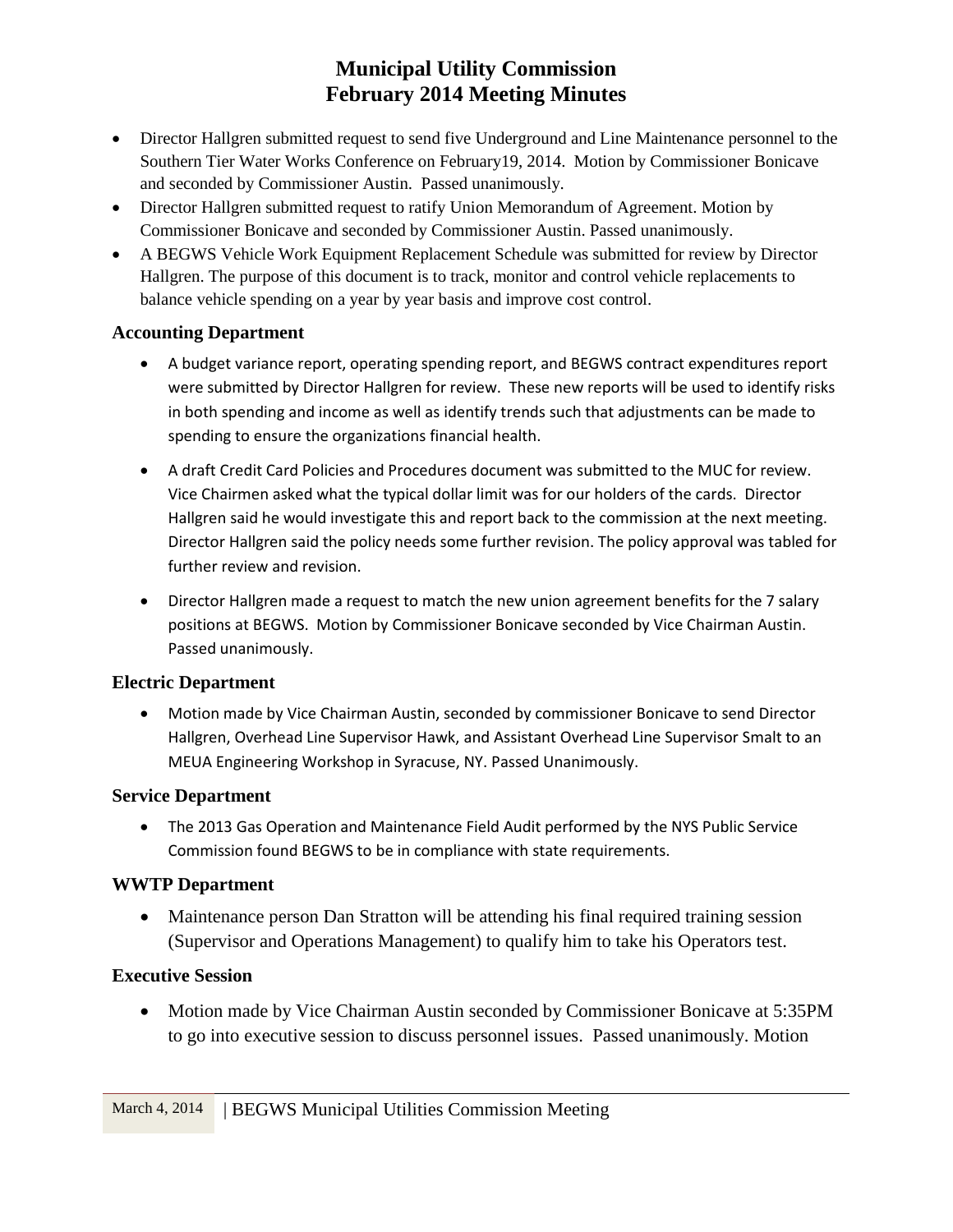made by Vice Chairman Austin seconded by Commissioner Bonicave to leave executive session at 5:50PM. Passed unanimously.

#### **New Business**

- Request made to raise the Travel Policy meal allowance from \$35 per day to \$50 day. Stipulation made by the MUC that this policy must be effectively managed and receipts must substantiate spending. Motion made by Vice Chairman Austin seconded by Commissioner Bonicave. Passed Unanimously.
- A \$30,000 grant is available through the Environmental Facilities Corporation for the engineering planning done for the WWTP upgrade study. This grant requires a 20% cost share with the Village. Motion made by Commissioner Bonicave seconded by Vice Chairman Austin to forward resolution to Village of Bath Board of Trustees for cost sharing in the acceptance of Engineering Planning Grant monies. Passed unanimously.
- Motion made by Commissioner Bonicave seconded by Vice Chairman Austin to authorize Director Hallgren to run daily operations as his best judgment sees fit. The MUC is responsible for approving budgets, protecting BEGWS image, ensuring BEGWS adheres to policies and procedures, preventing management from taking excessive pay, ensuring management adheres to ethical behavior, hiring and firing of key officers and employees, authorizing significant financial transactions, engaging auditors, authorizing new program initiative and other strategic decisions as deemed appropriate and prudent. All other operational decisions will be entrusted to Director Hallgren. Passed unanimously.
- Resolution by Chairman Rodbourn to change time of bi-weekly financial review meeting to a time later in the day. This conversation was tabled until all commissioners are present.

#### **Adjournment**

Harold Rodbourn adjourned the meeting at 6:00 pm.

Minutes submitted by: Guy Hallgren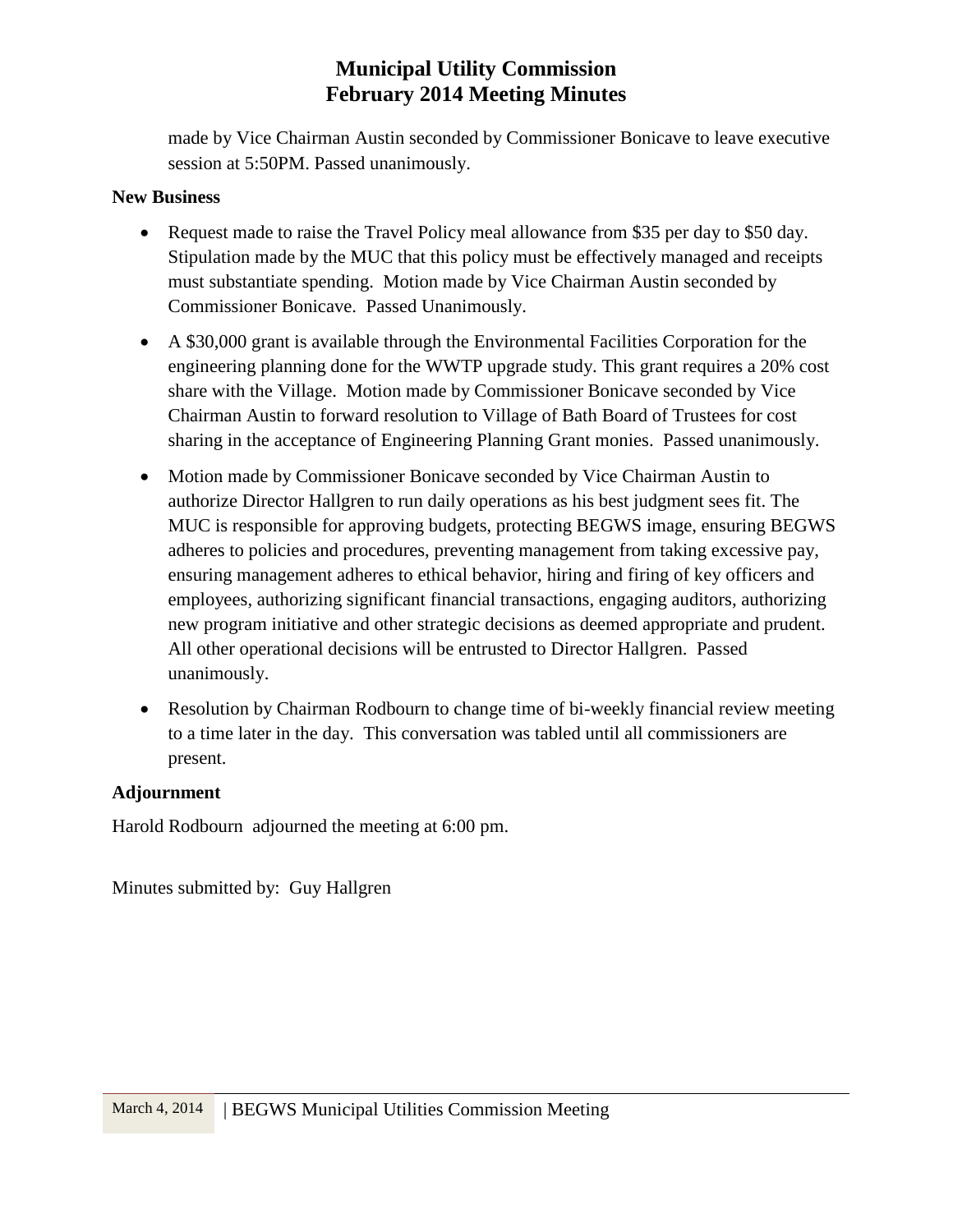# **BEGWS Supervisor Reports for January 2014**

# **Accounting/Commercial Office/Meter Reading**

- During the month BEGWS accounting staff has started compiling data for both the Calendar Year 2013 Gas Distribution Annual Report for the DOT Office of Pipeline Safety and the Annual Report of Natural & Supplemental Gas Supply & Disposition for the Energy Information Administration.
- Provided information to Attorney McAllister to update Sewer Use Law Section 1205 for sewer units for campgrounds.
- Provided a list of gas services and annual consumption data of Liberty Street addresses to Jim Hopkins.
- Provided information to BPD for completion of the CWSFR Loan Application.
- Started the 2014-2015 Budget Process.
- Completed 2013-2014 projected to budget variance report.
- Completed and filed 2013 fourth quarter federal and state withholding reports.
- Bonadio Group has tentatively scheduled the field visit of the annual audit for the week of September 8, 2014.
- During the month of January \$589.00 was spent on the Electric Upgrade Project for engineering.
- Currently we have 779 electric meters being read by radio. This is about 18% of our electric meter population.
- No QRS cases of a customer complaint were filed with the NYS PSC during the month of January against BEGWS.

Jim Housworth, Accounting Supervisor

# **Overhead Line Department**

- Repaired 18 Street lights and 5 Security lights
- Connected new services at 11 Delaware, 206 Campbell and 7114 Rt. 415 N.
- The super cold weather has been a daily challenge to maintain an acceptable voltage in parts of our system. We extended the existing 12 KV feeder to alleviate low voltage problems during the cold weather. We added May Street from Rumsey to Clubview along with Clubview Drive. We can't add too much more because of the lack of capacity.
- Continue to change out meters to radio read per meter reader request. These meters are tested as they are retired from the system.
- The new bucket truck has arrived and we are very pleased with it. Feel free to stop by to take a look at this new asset to the company.
- We repaired an underground break that feeds the lights in Pultney Park
- Responded to callouts at W. Morris St. and Buell St.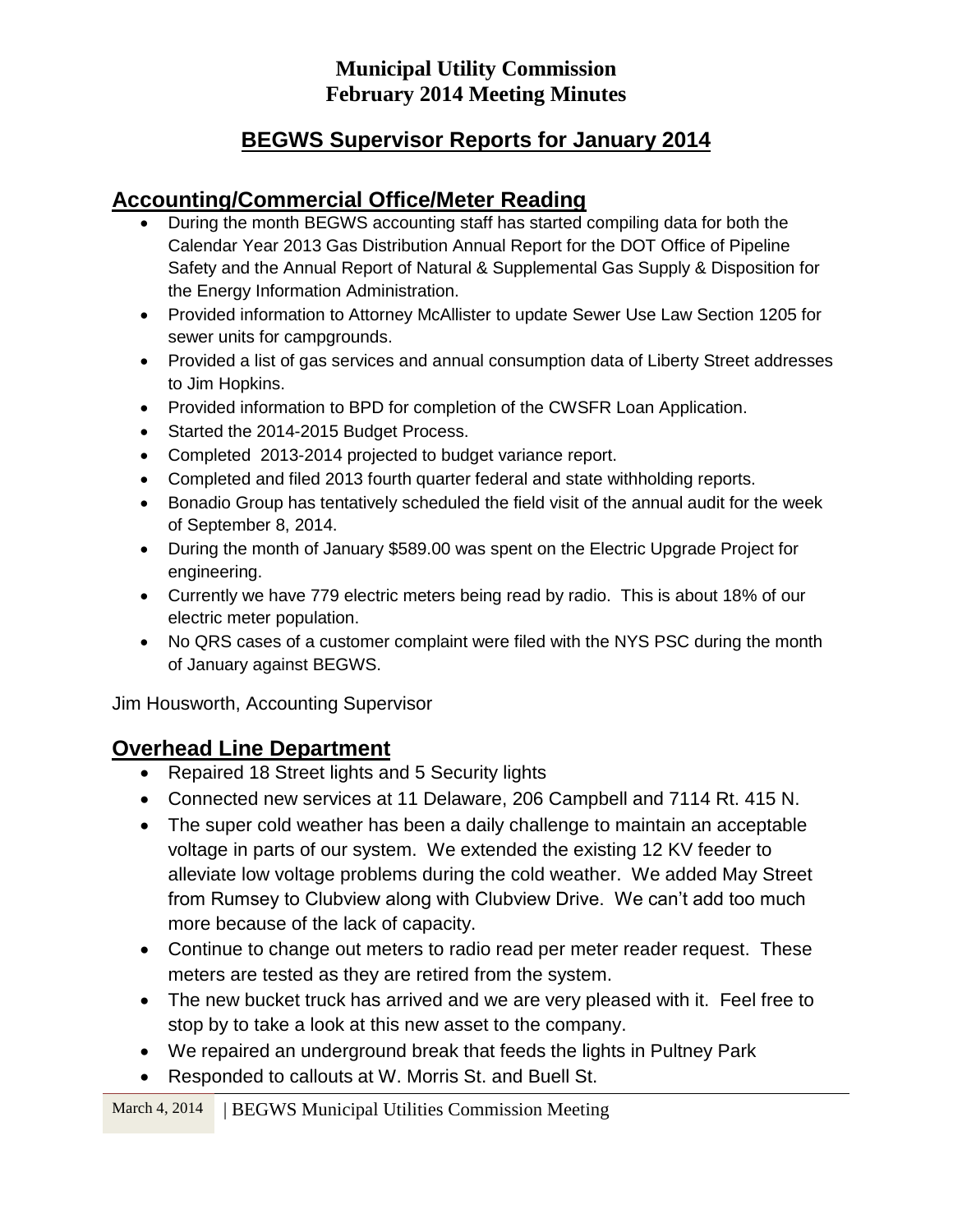- The training and energizing of the new Fairview Substation has been postponed again. Mike Barrett was scheduled to train our guys on the 23<sup>rd</sup>, but after he arrived he had to leave immediately due to a family emergency. I'm waiting to hear from him to nail down some new dates.
- Attended Safety training class on the  $14<sup>th</sup>$ . Topic of discussion was Qualified Electric Personnel. Attended Safety training class on the 29<sup>th</sup>. Topic of discussion was lock out / tag out procedures.
- The cold weather has allowed us the time to do some well needed housekeeping and organizing around the shop.

Mark Hawk, Overhead Line Supervisor

## **Utility Service Department**

- Investigated 11 gas odor complaints.
- Changed out 5 water meters, one of which is aradio read
- Changed out 1 gas meter due to leak at face of meter.
- Upsized gas meter at 325 W Morris St ( Clarks Specialty)
- Installed 2 new volume correctors, one @ Old Steuben County Health Care Facility, the other @ The Steuben County Maintenance Garage.
- Dismantled retired water meters and took tom scrap yard for an amount of \$1469.44
- In process of scanning Gas Service Cards onto O drive, and laptops so that they are accessible electronically. Will also do the same for Water and Sewer Service Cards. This is being done by Patric McGlynn on service desk , second shift

Steven Larsen, Utility Service Supervisor

# **Utility Maintenance Department**

## Water:

- Installed new service main to curb at 130 East William St
- Repaired water main leak (circumferal) on Chestnut St near Fairgrounds
- Repaired water main leak on lower Clubview Drive
- Repaired and replaced antenna on Tank #3 Mt. Washing
- Fixed controls on heater in Well #8
- Fixed Solar Bee controls on Tank #2 Maple Heights
- Cleaned Fluoride injection point on Well #4
- Monthly water samples completed for DOH
- Repaired water main leak on Wilson Ave (removed three leaking service taps)

## Gas: No work to report

Sewer:

• Flushed clogged sewer main on West Washington and Liberty S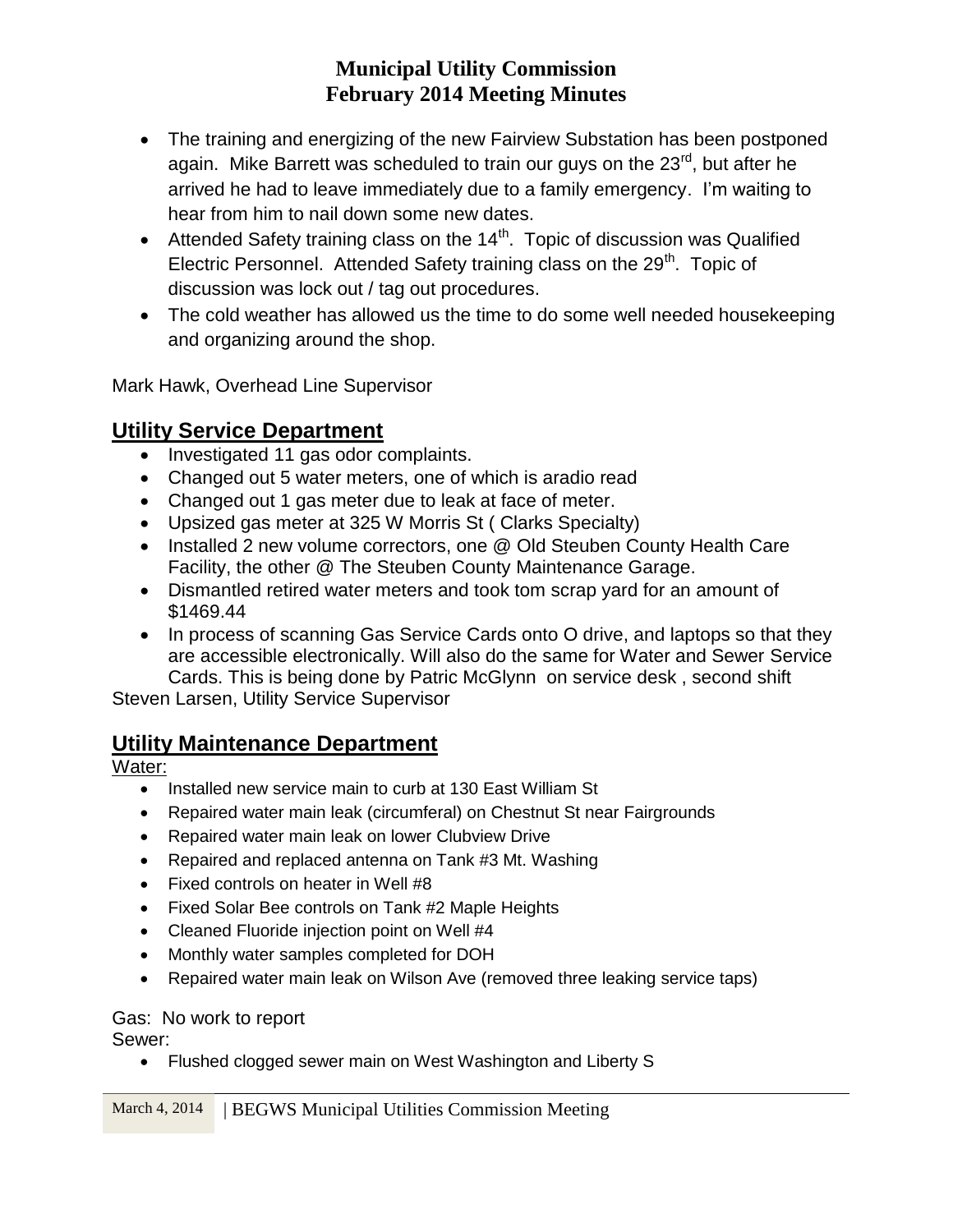- Flushed sewer main on west side of Liberty St
- Flushed sewer main on West Steuben St
- Flushed clogged sewer main on West Morris St

General:

- Performed numerous Dig Safety markings
- Snow removal performed around Office and shop area
- Removed and installed new rear tires on backhoe

Daniel Borhman, Utility Maintenance Supervisor

# **Wastewater Treatment Plant**

- Installed new Penn Valley sludge pump
- Drained primary tank to make repairs, drained # 2 secondary tank then refilled to give Jamco time to inspect outfall pipe. Jamco was not able to do Inspection . the river level was to high and would not let the outfall pipe empty out. They will reschedule the inspection.
- Daily lab test & reg maintenance
- A general clean-up of the plant

Royce Hoad, WWTP Chief Operator